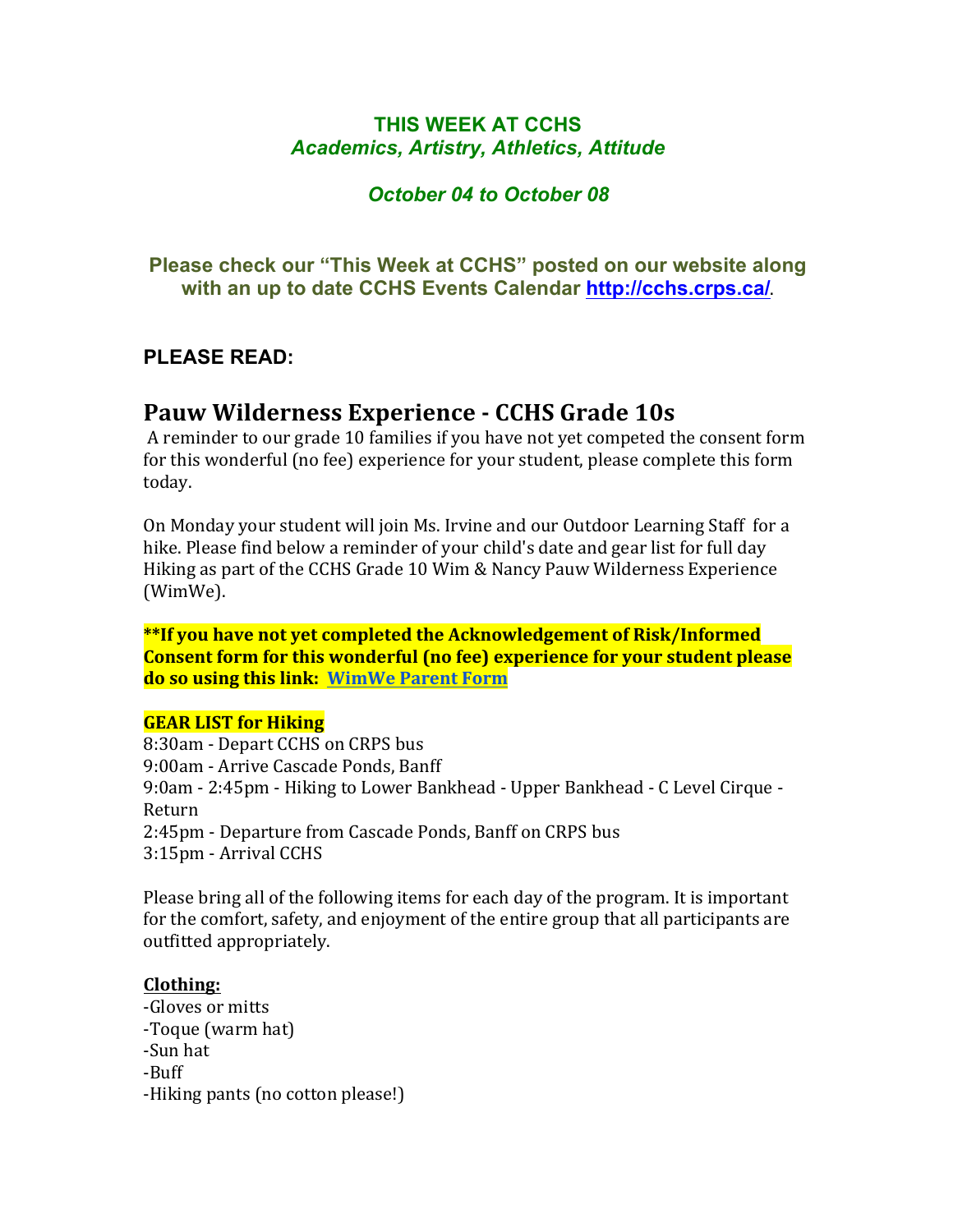-Tops:

 $\sim$ Base layer: long underwear top (not cotton)  $\sim$ Insulating layer: fleece or polyester (no cotton or jeans please)  $\sim$ Waterproof outer layer: snow/ski waterproof jacket ~**MANDATORY: hiking boots**

## **Outdoor Gear:**

-Day pack  $(30 L)$  $-1$  Litre full Water bottle or more (must be  $1$  L) -hearty lunch and multiple snacks **-Recommended: trekking poles** 

## **Personal Items:**

-Personal Medications -Lip Balm -Sunscreen -Sunglasses

# **The Week Ahead**

\*\*\* Full Roster of sport [–check the school calendar](https://cchs.crps.ca/calendar)

## **Monday October 4, 2021**

• Ms. Irvine's Grade 10 Social Class WimWe Hike Day

## **Tuesday, October 5, 2021**

• Mr. Mcqueen's Grade 10-2 Social Class WimWe Hike Day **Wednesday, October 6, 2021**

• Ms. Anderson's Grade 10 Social Class WimWe Hike Day **Thursday, October 7, 2021**

• Mr. Mcqueen's Grade 10 Social Class WimWe Hike Day **Friday October 8, 2021**

• Mr. Skinner's Grade 10 Social Class WimWe Hike Day

## **Some Key Dates you do not want to miss.**

- October 11 Thanksgiving No School
- October 19 Photo Retake Day
- November 2 Last day of Quarter 1 classes

# **Other Information Student Attendance**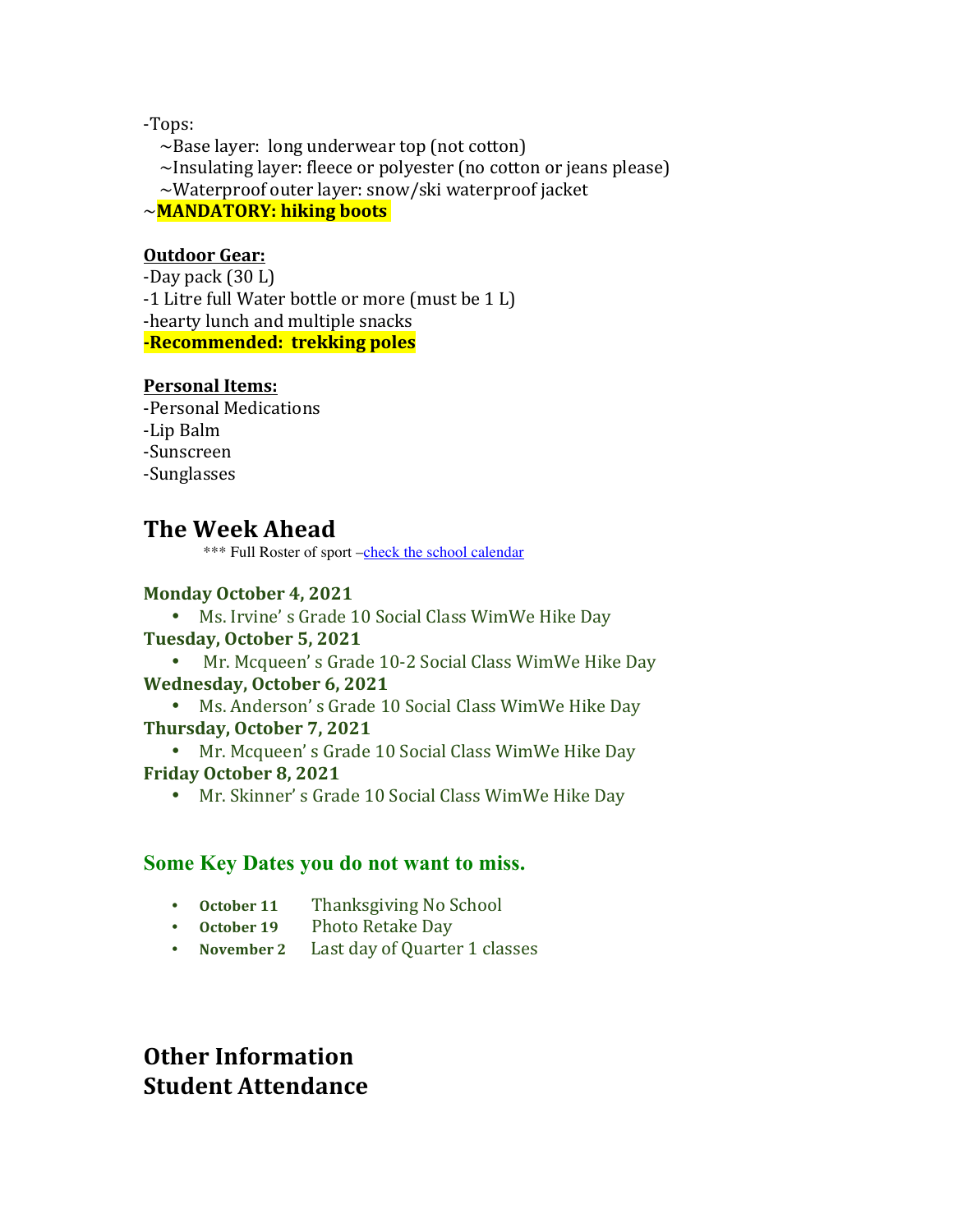A reminder that if your student will be late for class or leaving class early, please Call the attendance line at  $403-678-6192$  ext  $1$ .

#### **Lates:**

All students who are late for class must obtain a late slip from the office. A late slip from the office does not excuse a student from being late. The late slip is a way that administration communicates with the classroom teacher if the student's late is an excused or unexcused late.

## Leaving class early:

If your student must leave school early for the day or for part of the day, for an appointment, please notify the school. Students must sign in and out of the office if they are leaving school or returning after an appointment  $\int$  note this in not required during lunch hour).

#### **Terry Fox Run**

Our school based Terry Fox run serves to inspire everyone to get involved and try. The Terry Fox foundation encourages everyone to "Try like Terry." We will begin raising money for the Terry Fox foundation ( [Donations can be made here](https://secure.terryfox.ca/registrant/TeamFundraisingPage.aspx?TeamID=951685)). Today our students learned more about Terry's legacy and participated in grade based runs on Friday October 1, 2021.

# **Extra Curricular News**

As a school we are working hard to balance the requirement to keep our students safe with social distancing, good hand hygiene and masking, with extra curricular initiatives. We do ask that students who are not directly working with teachers or involved in an extracurricular activity leave school at 3:30 so that we can properly clean our spaces.

## **Sport**

Please continue to check out upcoming dates on our **school website** calendar.

For more detailed information please check out our daily announcements.

# **COVID INFORMATION**

We continue to follow the both directives outlined by Alberta Health Services and the Canadian Rockies Reentry plan for  $2021/22$ . Please be certain to do the regular student screening. Updated COVID checklist. A reminder to families as per our CRPS reentry plan - "If a student presents with COVID-19 symptoms during the school day, as per the Alberta Health Daily Checklist and as determined by school staff, parents must be contacted immediately to pick up their child."

This year we have returned to live learning. Please note that we are not using virtual learning this year. Students who are required to stay at home should contact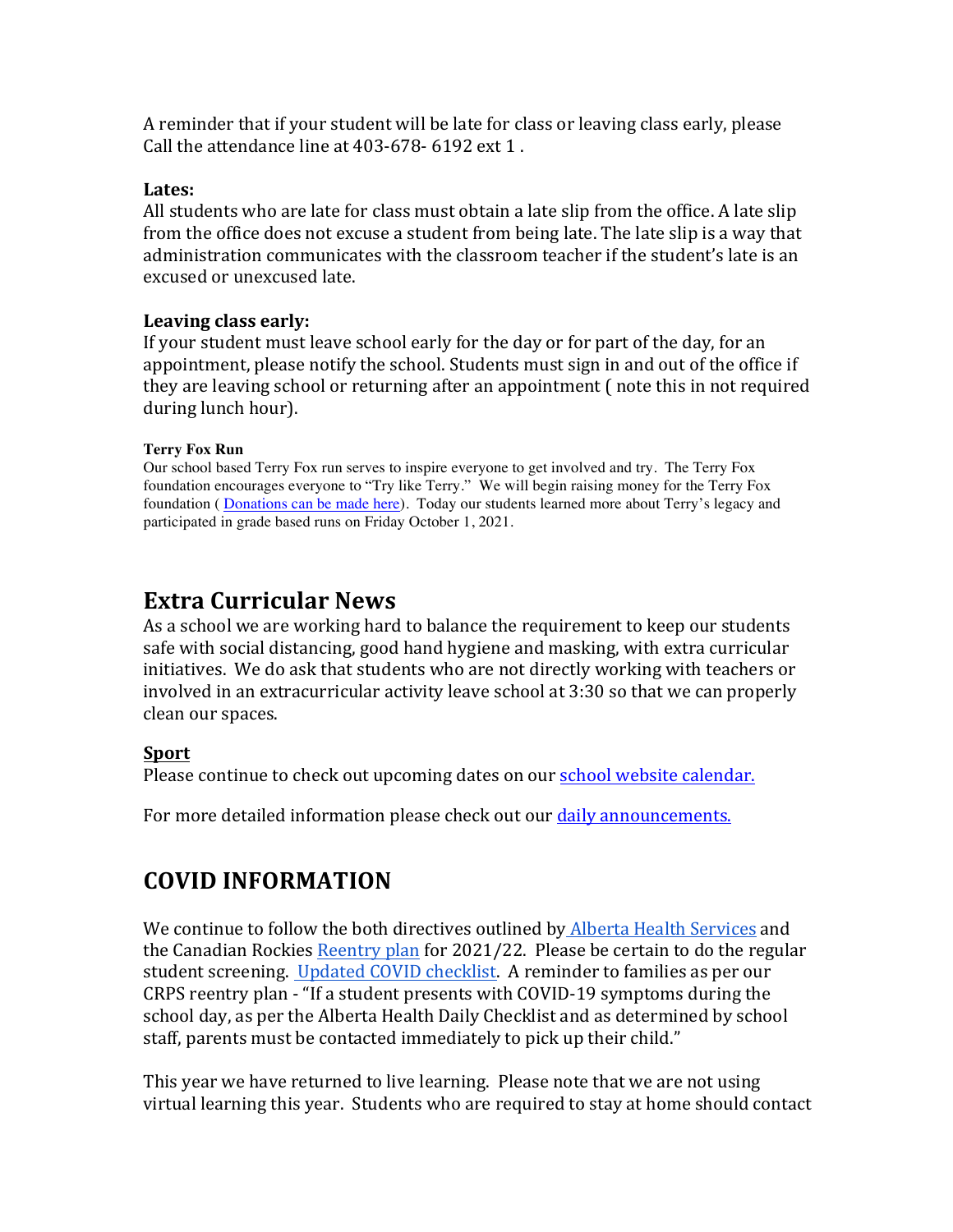the school to excuse their absences and should contact their classroom teacher for updates on missed work.

# **CRPS Homestay Program - Hosts needed 2021/2022**

Our homestay families are an integral part of the International Student Program. CRPS is now accepting host applications for the Homestay Program for the 2021/2022 school year. Remuneration of \$1,025 is paid monthly per student. CRPS has COVID-19 protocols that international students must follow prior to arriving and upon arrival, including a mandatory 14-day quarantine period. For more information please [click here](https://crps.ca/Homestay Program.php).

# **School Fees**

School fees are not yet finalized; however they will start to appear on Parent Portal as we work on the fees. Payment options and details will be provided when invoiced.

# **PowerSchool**

SIGN IN Parents please ensure you can logon to Parent Portal. Look for the PowerSchool button on our school webpage or click here. This is where you will access daily updates on your student's marks and attendance, school fees and more. Final term report cards are also shared with you through Parent Portal and are not mailed out from the school.

\*\* Alberta Education has now made student access to their official transcript of marks available to all grade 10-12 student available through a myPass account  $(mvPass.alberta.ca)$ . Grade 10 marks will first appear after the first semester.

Check out our Daily School Announcements here. 2021 -2022 School Calendar

**Missing important happenings at CCHS?** But are awash in emails? Find information through one of the medium listed below. Get connected become involved.

- Follow us on Facebook ([here](https://www.facebook.com/cchscanmore/))
- Join us on Twitter for quick updates. [@CCHS\\_Canmore](https://twitter.com/CCHS_Canmore)
- Follow us on Instagram cchs.canmore
- Follow our YouTube channel for happenings at CCHS in 60-90 secs. [Collegiate](http://cchs.crps.ca/view.php?action=object&id=4103&stream=Announcements) **[Corner](http://cchs.crps.ca/view.php?action=object&id=4103&stream=Announcements)**